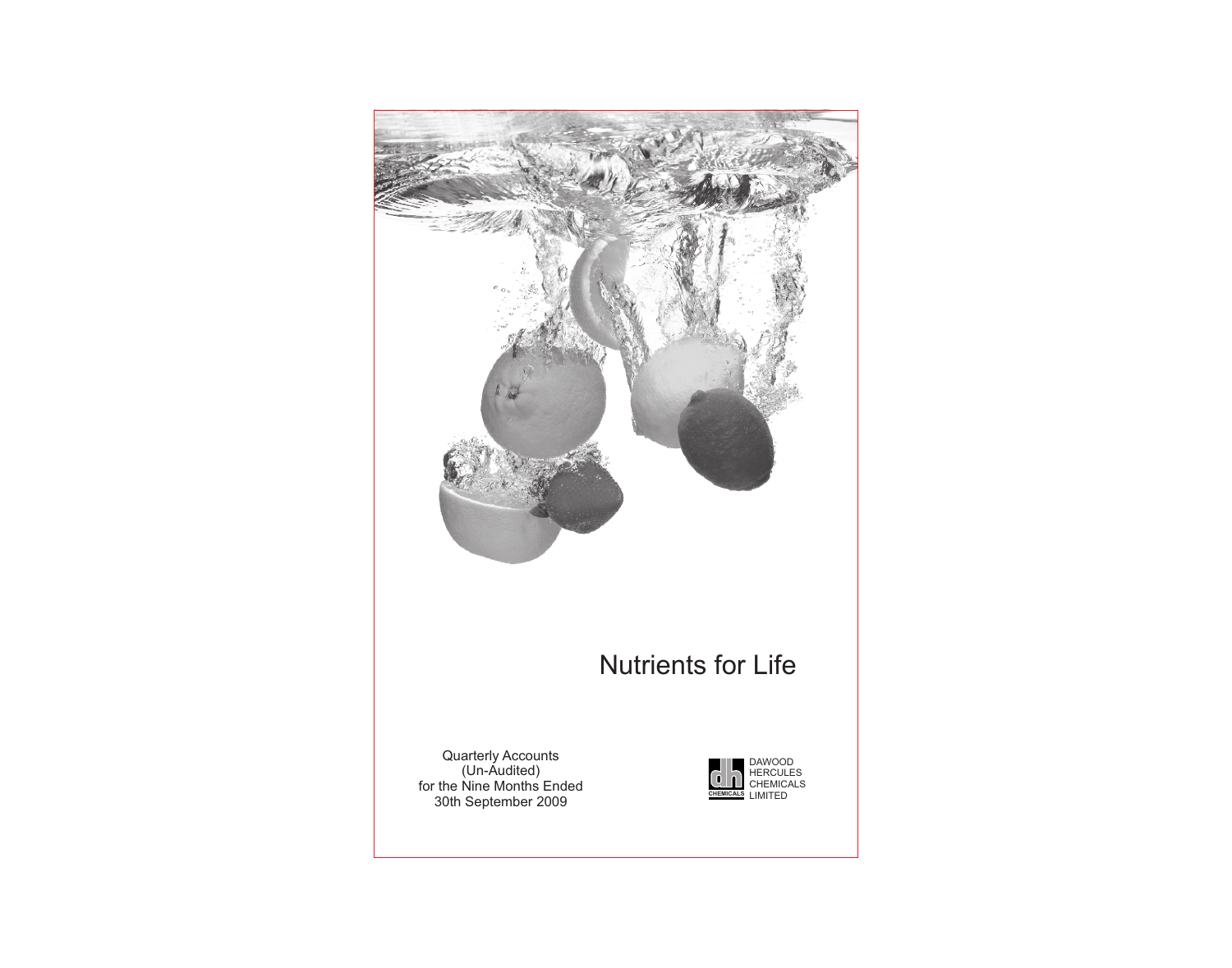# **CONTENTS**

| Company Information                                 |   |
|-----------------------------------------------------|---|
| Directors' Review                                   | 2 |
| Condensed Interim Profit & Loss Account             | 4 |
| Condensed Interim Balance Sheet                     | 5 |
| Condensed Interim Cash Flow Statement               | 6 |
| Condensed Interim Statement of Changes in Equity    | 7 |
| Notes to the Condensed Interim Financial Statements | 8 |

# **COMPANY INFORMATION**

Board of Directors

Hussain Dawood Chairman

Shahzada Dawood Chief Executive

Isar Ahmad

Khawaja Amanullah

S.M. Asghar

Aleem A. Dani

A. Samad Dawood

Abdul Ghafoor Gohar

Haroon Mahenti

Shahid Hamid Pracha

Board Audit Committee

Isar Ahmad

A. Samad Dawood

Haroon Mahenti

Shahid Hamid Pracha

# Company Secretary

Aftab Ahmed Qaiser

# **Auditors**

KPMG Taseer Hadi & Company (Chartered Accountants)

# Legal Advisors

Hassan & Hassan Advocates

## Registered Office

35-A, Shahrah-e-Abdul Hameed Bin Baadees (Empress Road), Lahore

# Plant

Chichoki Mallian, Sheikhupura.

# Shares Registrar

M/s. Corplink (Pvt.) Ltd. Wings Arcade, 1-K, Commercial Model Town,Lahore Tel: +92 42 5839182, 5916719 Fax: +92 42 5869037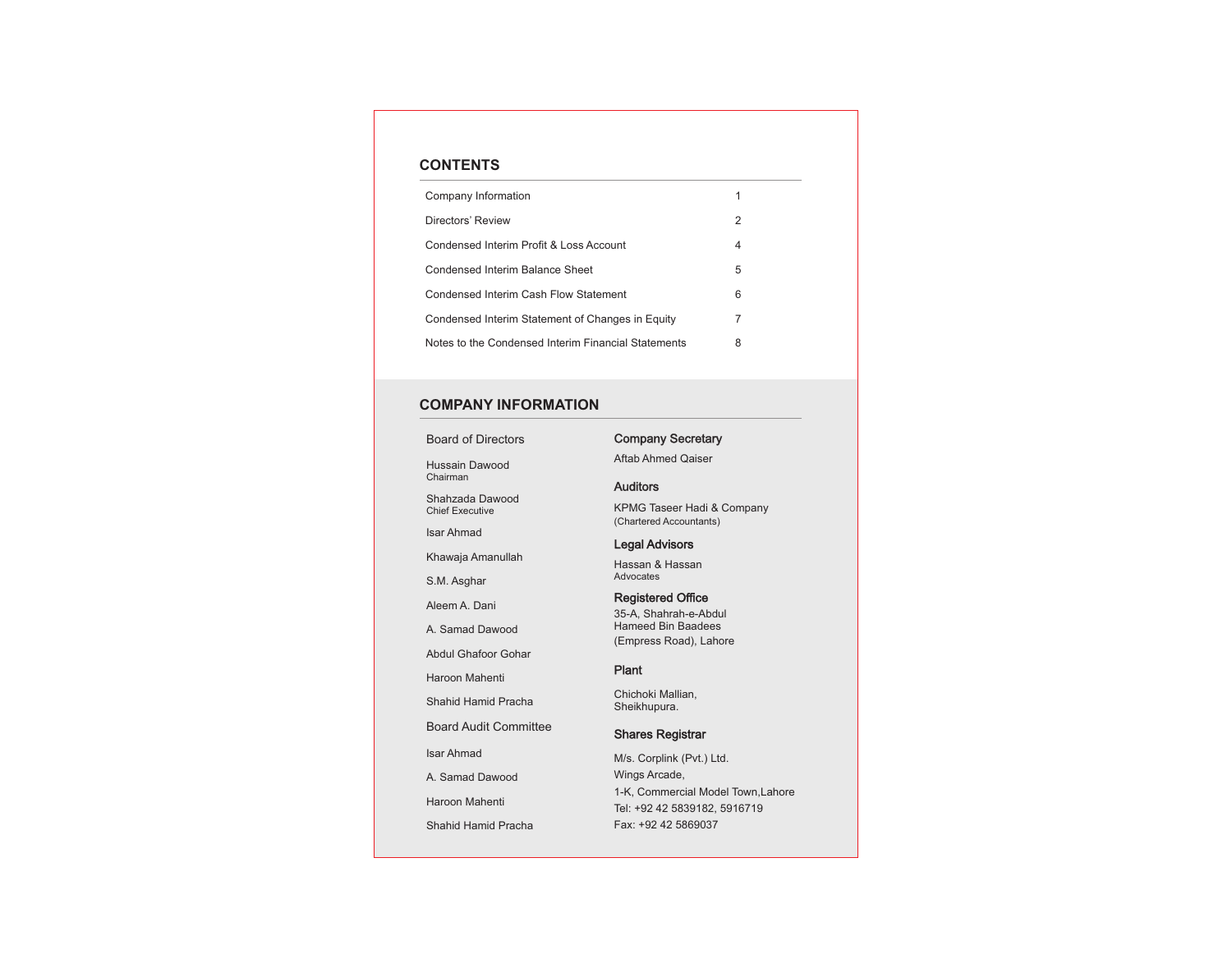# **DIRECTORS' REVIEW**

The Board of Directors is pleased to present the un-audited financial statements of the Company for the 3rd Quarter & nine months ended 30th September 2009.

**1) Market Review:**

Country wide off take of urea for the 1st nine months of the year 2009 was 4.641 million tons as against 4.031 million tons depicting an improvement of 15% over the same period last year. Domestic production of 3.734 million tons of urea is about same as compared to the corresponding period last year. Import of 1.036 million tons of urea by the Government as against 0.210 million tons last period has helped in reducing the gap between demand and local production. Inventory of urea in the country as of 30th September 2009 was approximately 0.196 million tons against 0.065 million tons a year before.

**2) Business Review:**

During the period under review, the Company sold 368,641 mt of urea as against 384,090 mt for the same period last year. The Company sold almost entire production of the period under review. However, the sales for the current period are lower than the comparable period last year because of smaller opening inventory as of 1st January 2009.

**3) Plant Performance:**

Through more efficient Plant operations, the Company was able to produce 373,885 mt of urea against 370,415 mt for the same period last year. Capacity utilization of the Plant works out to be 112% as against 111% last period. This was achieved in spite of longer period of gas curtailment in the current period resulting in production loss of 23,370 mt as against 14,620 mt for the comparable period last year.

#### **4) Financial Performance:**

The Company recorded a loss of Rs. 1,026 million for the 1st nine months of the year 2009 as against a net profit of Rs. 2,262 million for the same period last year. The main reason for the loss is the charge of Rs. 2,599 million to Income Statement of the Company in pursuant to SRO 150(1) 2009 dated 13th February 2009 issued by the Securities & Exchange Commission of Pakistan, being 3/4 of the impairment loss in respect of equity shares of SNGPLbased on 30th September 2009 price. The other reason is a decline of Rs. 818 million in the share of income from associate.

#### **5) (Loss) / Earnings Per Share:**

Loss per share for the 1st nine months ended 30th September 2009, including the share of income from associate, stood at Rs. 9.38 as compared to Earnings of Rs. 20.68 per share for the same period last period. The main reasons for the loss are the impairment loss on short term investments and decline in the share of income from associate.

#### **6) 2nd Interim Cash Dividend:**

The Board of Directors has approved 2nd interim cash dividend of Rs. 1.50 per share (15%) making a total payout of Rs. 3.00 per share (30%) to date for the year ending 31st December 2009, on a cumulative basis.

### **7) Future Prospects:**

The Plant is currently operating at 112% of the rated capacity. Subject to the availability of gas during the remainder of the year 2009, the management is hopeful of achieving the production target for the year 2009.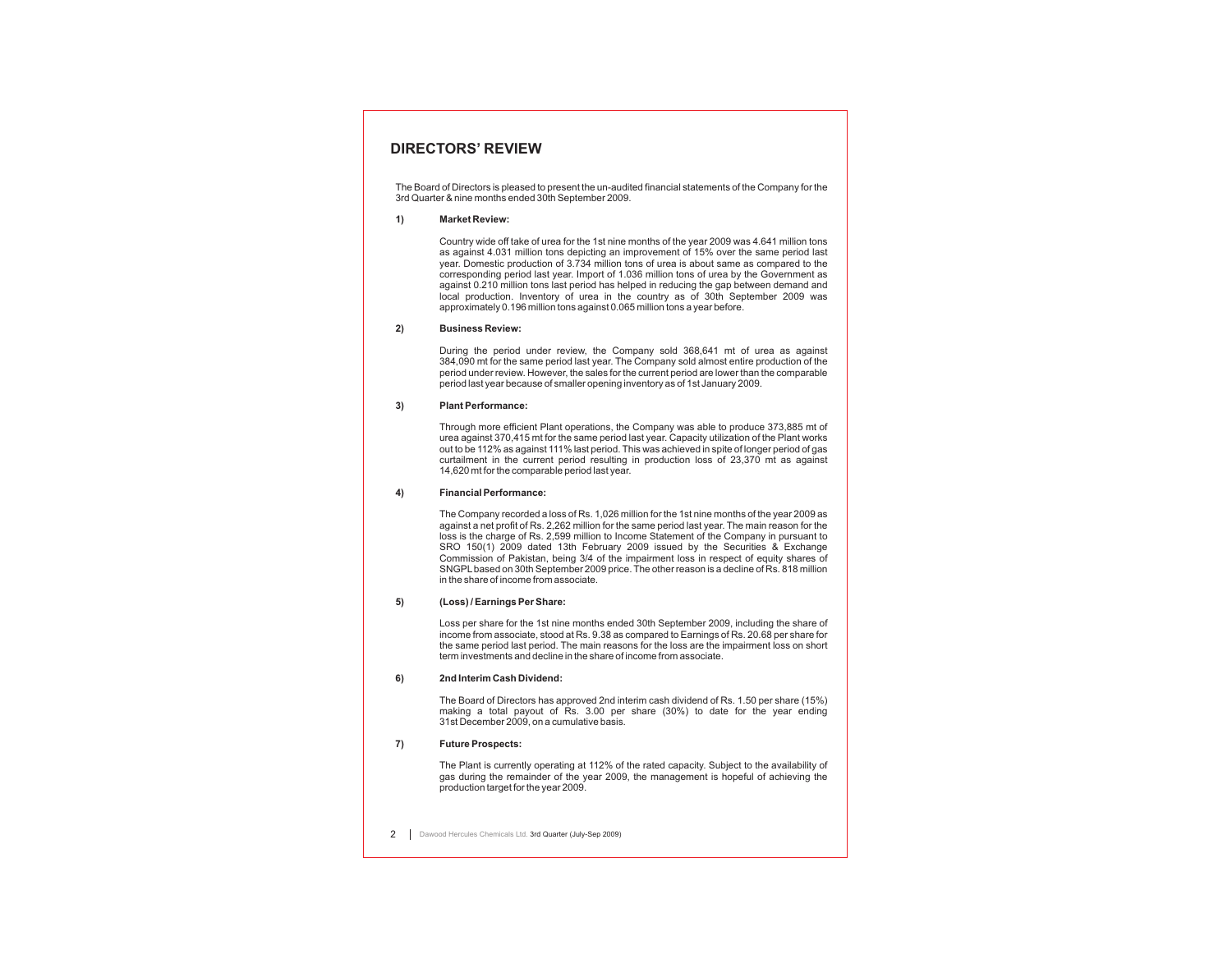|                                          | As reported earlier, the new energy efficient 10 Mega Watt Gas Turbine is expected to be<br>commissioned by January 2010 resulting in gas saving of 1.40 MMBTU. |
|------------------------------------------|-----------------------------------------------------------------------------------------------------------------------------------------------------------------|
|                                          | Studies are underway to enhance the capacity of Ammonia and Urea Plants upto 1,200 MTPD and 2,000 MTPD respectively.                                            |
|                                          |                                                                                                                                                                 |
|                                          |                                                                                                                                                                 |
|                                          |                                                                                                                                                                 |
|                                          |                                                                                                                                                                 |
|                                          |                                                                                                                                                                 |
|                                          |                                                                                                                                                                 |
|                                          |                                                                                                                                                                 |
|                                          | On behalf of the Board                                                                                                                                          |
|                                          |                                                                                                                                                                 |
|                                          |                                                                                                                                                                 |
| Karachi<br>29 <sup>th</sup> October 2009 | Shahzada Dawood<br><b>Chief Executive</b>                                                                                                                       |
|                                          |                                                                                                                                                                 |
|                                          |                                                                                                                                                                 |
|                                          |                                                                                                                                                                 |
|                                          |                                                                                                                                                                 |
|                                          |                                                                                                                                                                 |
|                                          |                                                                                                                                                                 |
|                                          |                                                                                                                                                                 |
|                                          |                                                                                                                                                                 |
|                                          |                                                                                                                                                                 |
|                                          |                                                                                                                                                                 |
|                                          |                                                                                                                                                                 |
|                                          |                                                                                                                                                                 |
|                                          | Dawood Hercules Chemicals Ltd. 3rd Quarter (July-Sep 2009)<br>$\mathbf{3}$                                                                                      |

 $\Box$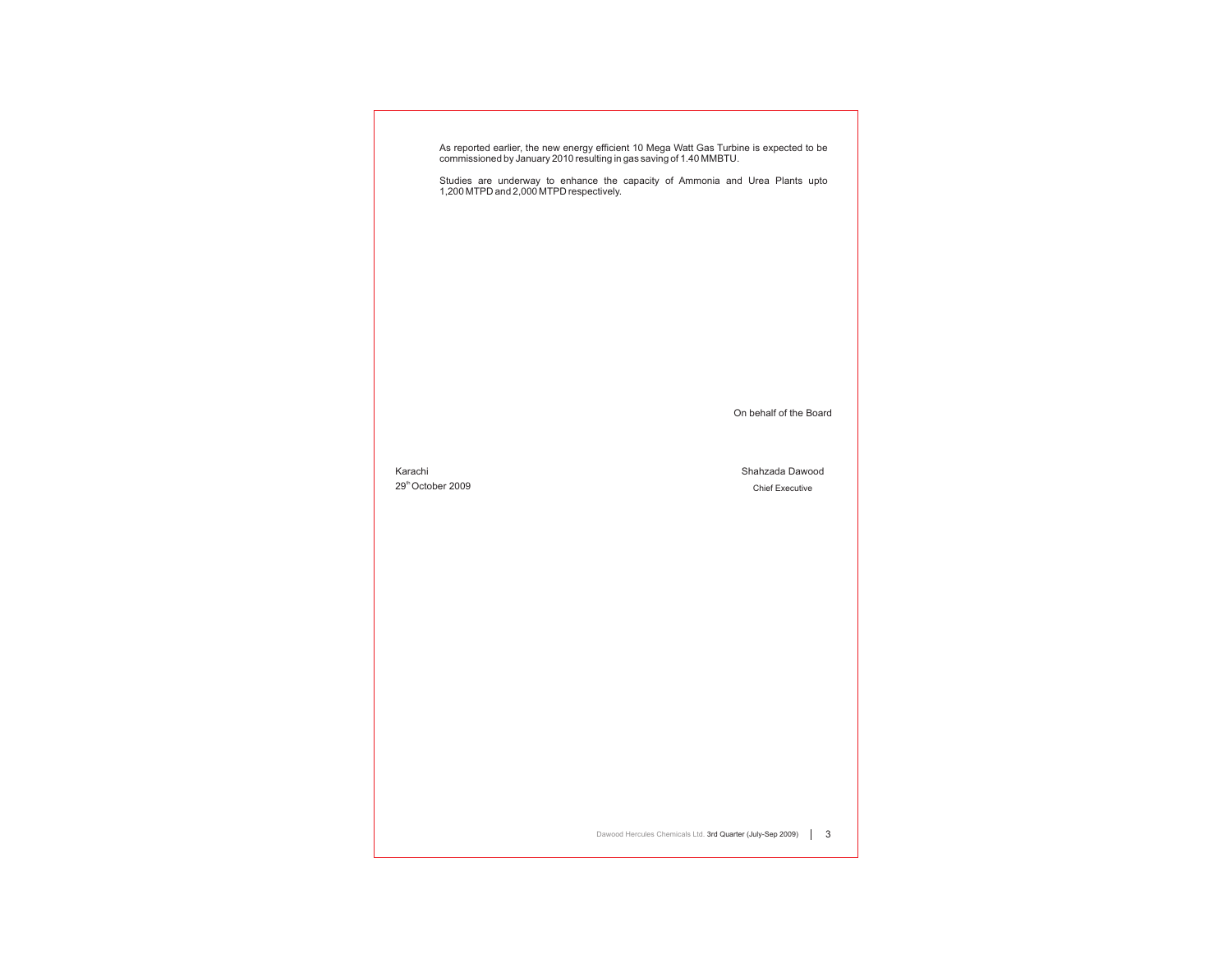# **CONDENSED INTERIM PROFIT & LOSS ACCOUNT (Un-Audited) For the Nine Months and Quarter Ended September 30, 2009**

|                                                                     | <b>Quarter ended</b><br>30 September |                       | 30 September | Nine months ended     |
|---------------------------------------------------------------------|--------------------------------------|-----------------------|--------------|-----------------------|
|                                                                     | 2009                                 | 2008                  | 2009         | 2008                  |
| <b>Continuing operation</b>                                         |                                      | (Rupees in thousands) |              | (Rupees in thousands) |
| Sales - net                                                         | 3,598,617                            | 2,430,283             | 6,883,283    | 5,545,185             |
| Cost of sales                                                       | (2,336,053)                          | (1, 244, 657)         | (4,259,476)  | (3,252,095)           |
| Gross profit                                                        | 1,262,564                            | 1,185,626             | 2,623,807    | 2,293,090             |
| Other income                                                        | 20,720                               | 33,328                | 39,892       | 144,298               |
| Distribution expenses                                               | (144, 853)                           | (22, 180)             | (231, 331)   | (28,001)              |
| Administrative expenses                                             | (78, 015)                            | (66, 612)             | (235, 192)   | (218, 971)            |
| Other expenses                                                      | (56,002)                             | (67, 610)             | (103, 153)   | (108, 204)            |
| Impairment on available for sale investments                        | (1,062,780)                          | (9,091)               | (2,599,247)  | (93, 978)             |
| (Loss) / Profit from operating activities                           | (58, 366)                            | 1,053,461             | (505, 224)   | 1,988,234             |
| Finance income                                                      | 31,880                               | 4,127                 | 54,985       | 32,331                |
| Finance cost                                                        | (245, 654)                           | (209, 216)            | (706, 692)   | (652, 905)            |
| <b>Net finance cost</b>                                             | (213, 774)                           | (205,089)             | (651, 707)   | (620, 574)            |
| Share of profit from associate (net of income tax)                  | 155,026                              | 548,951               | 710,833      | 1,528,660             |
| (Loss) / Profit before income tax                                   | (117, 114)                           | 1,397,323             | (446,098)    | 2,896,320             |
| Income tax expenses                                                 | (293, 700)                           | (349, 300)            | (580,000)    | (634, 300)            |
| (Loss) / Profit for the period                                      | (410, 814)                           | 1,048,023             | (1,026,098)  | 2,262,020             |
| (Loss)/profit for the period<br>Other comprehensive income          | (410, 814)                           | 1,048,023             | (1,026,098)  | 2,262,020             |
| Adjustment arising from measurement to<br>fair value of investments | 673,981                              | (1,221,381)           | 3,266,095    | (3,321,483)           |
| Fair value reserve on disposal of short term investment             |                                      |                       |              | (24, 741)             |
| Total comprehensive income for the period                           | 263,167                              | (173, 358)            | 2,239,997    | (1,084,204)           |
| <b>Continuing operation</b>                                         |                                      |                       |              |                       |
| Earnings per share - basic                                          | (3.76)                               | 9.58                  | (9.38)       | 20.68                 |
| Earnings per share - diluted                                        | (3.76)                               | 9.58                  | (9.38)       | 20.68                 |

Appropriations have been reflected in statement of changes in equity.

The annexed notes 1 to 15 form an integral part of these condensed interim financial information. The parameters used for determination of the value of equity securities held as available for sale and the information about impairment loss and its impact on profit and loss account is disclosed in note 11.3.

| Karachi          | Shahzada Dawood        | A.G. Gohar |
|------------------|------------------------|------------|
| October 29, 2009 | <b>Chief Executive</b> | Director   |
|                  |                        |            |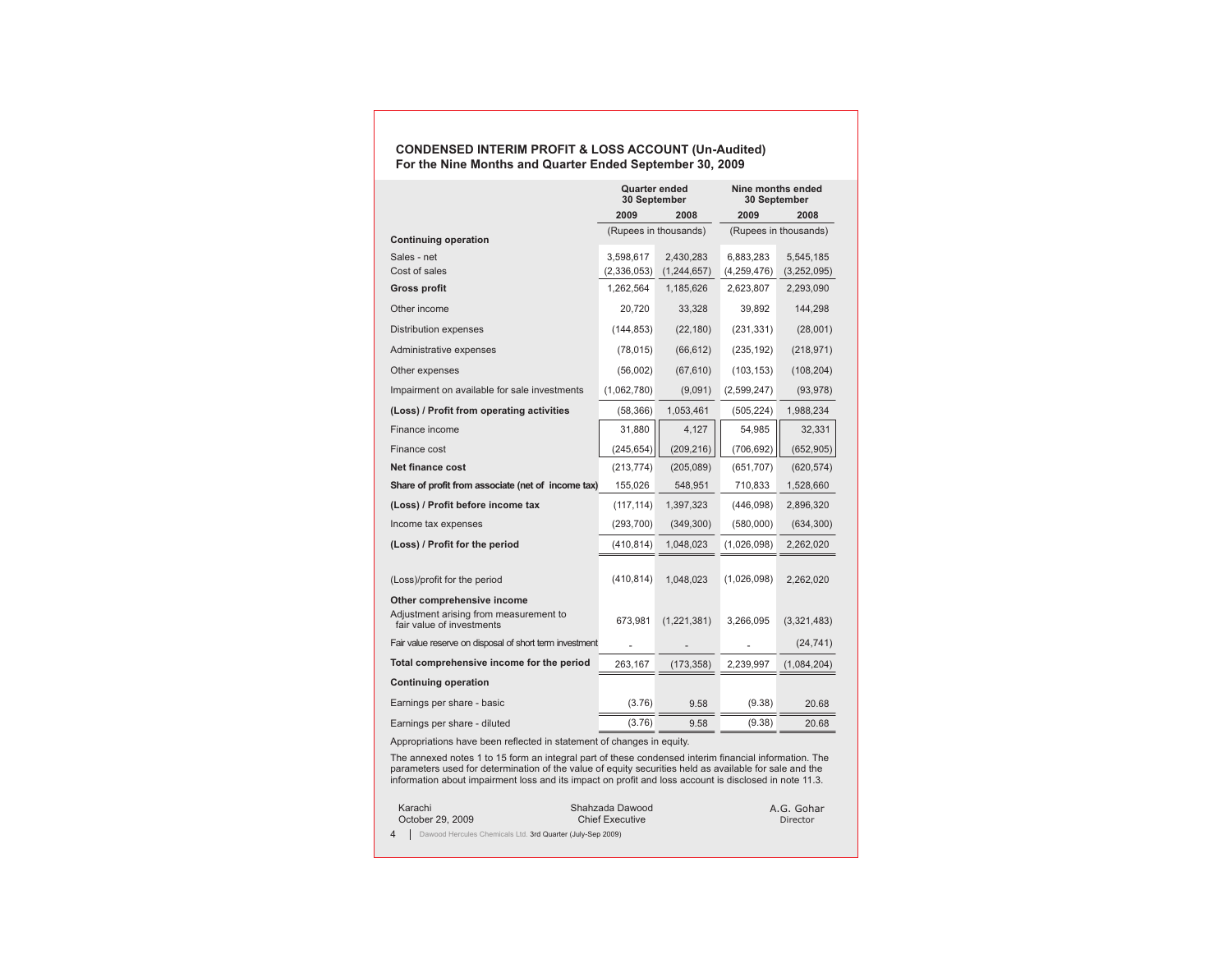### **CONDENSED INTERIM BALANCE SHEET (Un-Audited) as at September 30, 2009**

| <b>LIABILITIES</b>                                                                               | <b>Note</b>    | (Un-audited)<br>2009 | (Audited)<br>30 September 31 December |
|--------------------------------------------------------------------------------------------------|----------------|----------------------|---------------------------------------|
| Share capital and reserves                                                                       |                |                      | 2008<br>(Rupees in thousands)         |
| <b>Authorized capital</b>                                                                        |                |                      |                                       |
| 1,000,000,000 ordinary shares of Rs 10 each                                                      |                | 10,000,000           | 10,000,000                            |
| Issued, subscribed and paid up capital                                                           | 5              | 1,093,834            | 1,093,834                             |
| Revenue reserves                                                                                 |                | 19,061,148           | 20,415,396                            |
| Fair value reserve on short term investments                                                     |                | (860, 479)           | (4, 126, 574)                         |
|                                                                                                  |                | 19,294,503           | 17,382,656                            |
| <b>Non current liabilities</b>                                                                   |                |                      |                                       |
| Long term Loans                                                                                  | 6              | 6,302,500            | 6,302,500                             |
| Deferred taxation                                                                                |                | 354,700              | 327,700                               |
| Staff retirement and other service benefits                                                      |                | 38,555               | 40,163                                |
|                                                                                                  |                | 6,695,755            | 6,670,363                             |
| <b>Current liabilities</b>                                                                       |                |                      |                                       |
| Short term financing - secured                                                                   | $\overline{7}$ | 1,910,955            | 70,139                                |
| Trade and other payables                                                                         |                | 1,871,011            | 538,133                               |
| Markup payable on secured loans                                                                  |                | 44,554               | 275,849                               |
| Provision for taxation                                                                           |                | 553,000              | 693,000                               |
|                                                                                                  |                | 4,379,520            | 1,577,121                             |
| <b>Contingencies and commitments</b>                                                             | 8              |                      |                                       |
|                                                                                                  |                | 30,369,778           | 25,630,140                            |
| <b>ASSETS</b>                                                                                    |                |                      |                                       |
| <b>Fixed capital expenditure</b>                                                                 |                |                      |                                       |
| Property, plant and equipment                                                                    | 9              | 1,354,104            | 1,328,780                             |
| Capital work in progress                                                                         |                | 667,089              | 67,554                                |
|                                                                                                  |                | 2,021,193            | 1,396,334                             |
| <b>Investment in associate</b>                                                                   | 10             | 21,150,054           | 19,205,628                            |
| Long term loans and advances                                                                     |                | 2,309                | 1,260                                 |
| <b>Current assets</b>                                                                            |                |                      |                                       |
| Stores, spares and loose tools                                                                   |                | 1,126,081            | 1,025,766                             |
| Stock in trade                                                                                   |                | 738,566              | 89,568                                |
| <b>Trade debts</b>                                                                               |                | 7,014                | 8,821                                 |
| Loans, advances, deposits, prepayments and                                                       |                |                      |                                       |
| other receivables                                                                                |                | 140,689              | 72,251                                |
| Advance income tax                                                                               |                | 372,300              | 663,149                               |
| Short term investments                                                                           | 11             | 3,354,407            | 2,233,425                             |
| Cash and bank balances                                                                           |                | 1,457,165            | 933,938                               |
|                                                                                                  |                | 7,196,222            | 5,026,918                             |
|                                                                                                  |                | 30,369,778           | 25,630,140                            |
| The annexed notes 1 to 15 form an integral part of these condensed interim financial information |                |                      |                                       |

 $\vec{c}$  on The annexed notes 1 to 15 form an integral part of these condensed interim financial information. The parameters used for determination of the value of equity securities held as available for sale and the information about impairment loss and its impact on profit and loss account is disclosed in note 11.3.

| Karachi          | Shahzada Dawood                                                | A.G. Gohar |
|------------------|----------------------------------------------------------------|------------|
| October 29, 2009 | <b>Chief Executive</b>                                         | Director   |
|                  | Dawood Hercules Chemicals Ltd. 3rd Quarter (July-Sep 2009)   5 |            |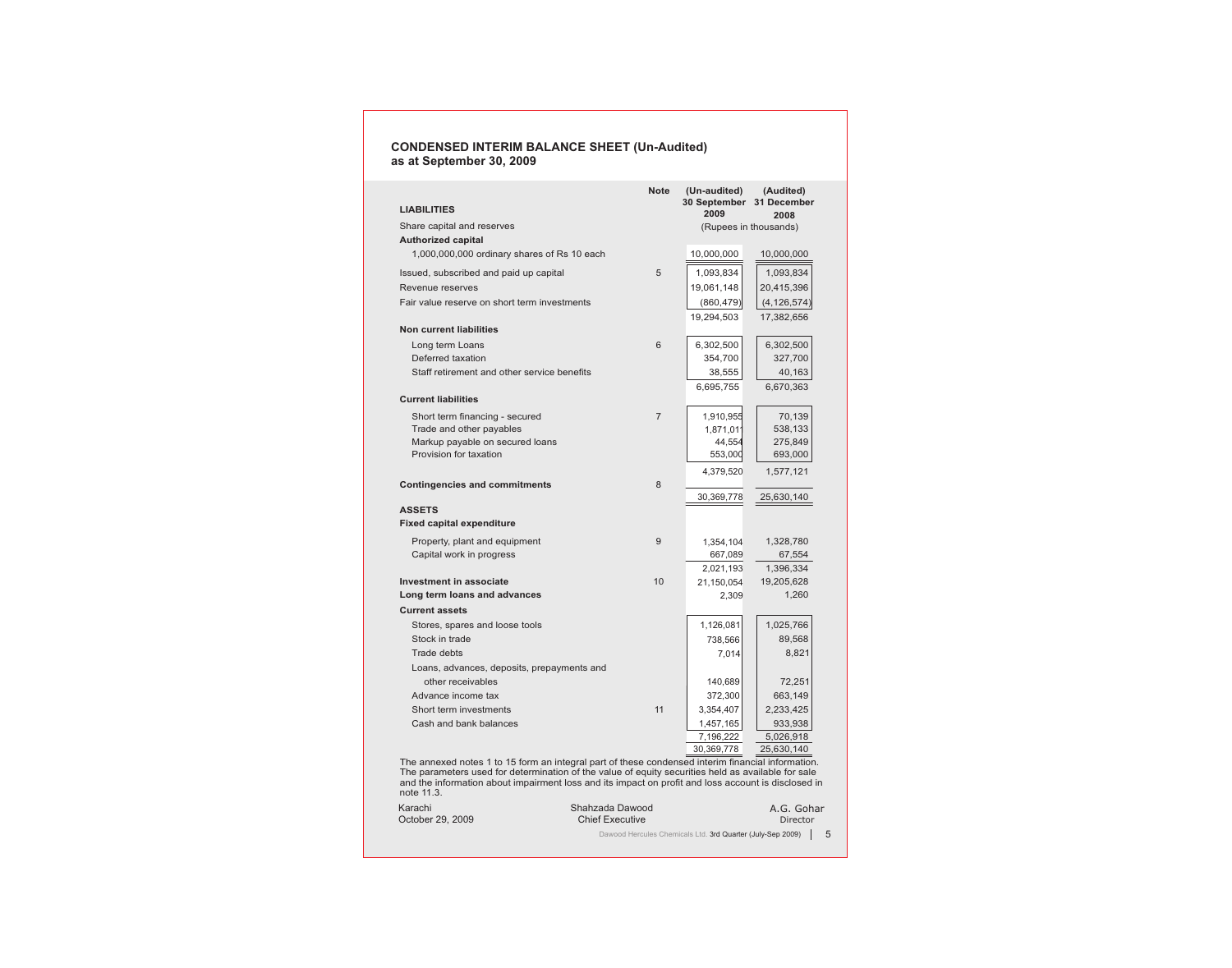### **CONDENSED INTERIM CASH FLOW STATEMENT (UN-AUDITED) For the Nine Months Ended September 30, 2009**

|                                                                                      |                                                                                                   | Nine months<br>ended   | Nine months<br>ended    |
|--------------------------------------------------------------------------------------|---------------------------------------------------------------------------------------------------|------------------------|-------------------------|
|                                                                                      |                                                                                                   | 30-Sep-09              | 30-Sep-08               |
| Cash flow from operating activities                                                  |                                                                                                   | (Rupees in thousands)  |                         |
| (Loss)/profit before taxation                                                        |                                                                                                   | (446,098)              | 2,896,320               |
| Adjustment for non cash expenses and other items:                                    |                                                                                                   |                        |                         |
| Depreciation charged to profit and loss account                                      |                                                                                                   | 110,011                | 101,263                 |
| Finance cost                                                                         |                                                                                                   | 706,692                | 652,905                 |
| Profit on sale of fixed assets                                                       |                                                                                                   | (2,688)                | (125)                   |
| Profit on sale of short term investments                                             |                                                                                                   | (12,024)               | (118, 348)              |
| Unrealized gain on investments measured at fair value through P&L                    |                                                                                                   | (10, 694)              | (18, 173)               |
| Impairment loss                                                                      |                                                                                                   | 2,599,247              | 93,978                  |
| Share of profit from associate                                                       |                                                                                                   | (710, 833)             | (1,528,660)             |
| Provision for staff retirement and other service benefits<br>Profit on time deposits |                                                                                                   | 10,266                 | 58,033<br>(32, 331)     |
|                                                                                      |                                                                                                   | (54, 985)              |                         |
|                                                                                      |                                                                                                   | 2,634,992<br>2,188,894 | (791, 458)<br>2,104,862 |
| Cash flow from operations before working capital changes                             |                                                                                                   |                        |                         |
| <b>Working capital changes</b>                                                       |                                                                                                   |                        |                         |
| (Increase)/decrease in current assets:                                               |                                                                                                   |                        |                         |
| Stocks, stores and spares                                                            |                                                                                                   | (749, 313)             | 706,646                 |
| Trade debts                                                                          |                                                                                                   | 1,807                  | (8,604)                 |
| Loans, advances, deposits, prepayments and other receivables                         |                                                                                                   | (68, 438)              | (70, 321)               |
| Increase/(decrease) in current liabilities:                                          |                                                                                                   |                        |                         |
| Trade and other payables                                                             |                                                                                                   | 1,331,810              | 225,814                 |
|                                                                                      |                                                                                                   | 515,866                | 853,535                 |
| Cash generated from operations                                                       |                                                                                                   | 2,704,760              | 2,958,397               |
| Finance cost paid                                                                    |                                                                                                   | (937, 986)             | (869, 053)              |
| Taxes paid                                                                           |                                                                                                   | (402, 151)             | (337, 387)              |
| Staff retirement and other service benefits paid                                     |                                                                                                   | (11, 874)              | (89, 669)               |
| (Increase) / decrease in long term loans and advances                                |                                                                                                   | (1,053)                | (1,066)                 |
| Net cash generated from operating activities                                         |                                                                                                   | 1,351,696              | 1,661,222               |
| <b>Cash flow from investing activities</b>                                           |                                                                                                   |                        |                         |
| Fixed capital expenditure                                                            |                                                                                                   | (738, 486)             | (85, 129)               |
| Proceeds from sale of fixed assets                                                   |                                                                                                   | 6,305                  | 131                     |
| Profit on time deposits                                                              |                                                                                                   | 54,985                 | 32,331                  |
| Proceeds from disposal of investments                                                |                                                                                                   | 554,030                | 3,888,514               |
| Investment in associated company                                                     |                                                                                                   | (1,623,148)            | (1, 291, 141)           |
| Short term investments                                                               |                                                                                                   | (985, 445)             | (3, 239, 805)           |
| Dividend received                                                                    |                                                                                                   | 389,556                | 383,653                 |
| Net cash used from investing activities                                              |                                                                                                   | (2,342,203)            | (311, 446)              |
| Cash flow from financing activities                                                  |                                                                                                   |                        |                         |
| Short term financing                                                                 |                                                                                                   | 1,840,816              | (2, 178, 133)           |
| Dividend paid                                                                        |                                                                                                   | (327,082)              | (222, 843)              |
| Net cash generated from / (used in) financing activities                             |                                                                                                   | 1,513,734              | (2,400,976)             |
| Net increase / (decrease) in cash and cash equivalents                               |                                                                                                   | 523,227                | (1,051,200)             |
| Cash and cash equivalents at the beginning of period                                 |                                                                                                   | 933,938                | 1,097,824               |
| Cash and cash equivalents at the end of period                                       |                                                                                                   | 1,457,165              | 46,624                  |
|                                                                                      | The annexed notes 1 to 15 form an integral part of these condensed interim financial information. |                        |                         |
|                                                                                      |                                                                                                   |                        |                         |
| Karachi                                                                              | Shahzada Dawood                                                                                   |                        | A.G. Gohar              |
|                                                                                      |                                                                                                   |                        |                         |

Chief Executive 6 | Dawood Hercules Chemicals Ltd. 3rd Quarter (July-Sep 2009) October 29, 2009

Director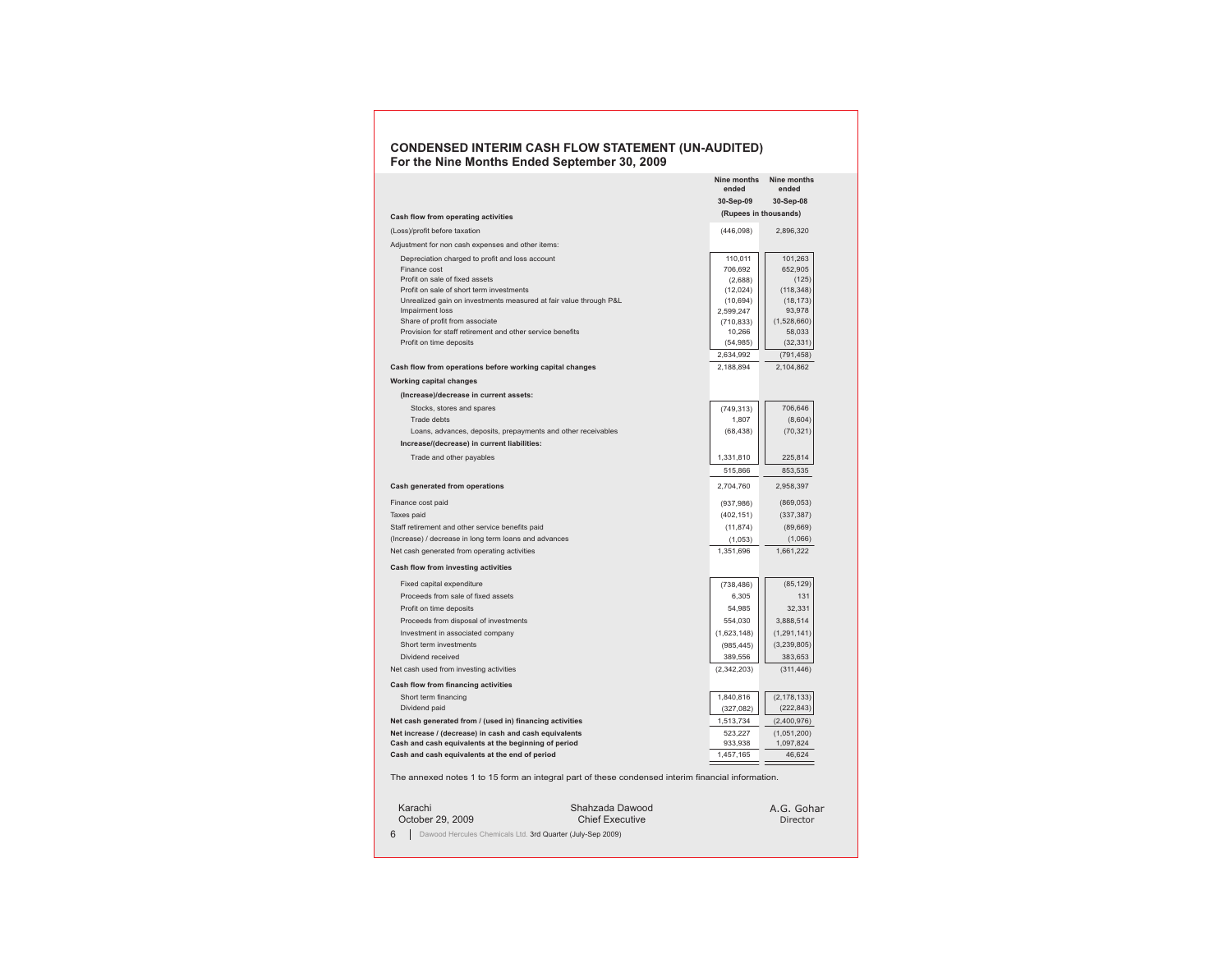|                                                                    | <b>Revenue Reserves</b><br>Share |                    |                          |             |                                     |             |
|--------------------------------------------------------------------|----------------------------------|--------------------|--------------------------|-------------|-------------------------------------|-------------|
|                                                                    | Capital                          | General<br>reserve | Unappropriated<br>Profit | Total       | <b>Fair Value</b><br><b>Reserve</b> | Total       |
|                                                                    |                                  |                    | (Rupees in thousands)    |             |                                     |             |
| Balance as at 01 January 2008                                      | 828,662                          | 700,000            | 17,141,619               | 17,841,619  | 219,051                             | 18,889,332  |
| Total comprehensive income for the period                          |                                  |                    | 2,262,020                | 2,262,020   | (3,346,224)                         | (1,084,204) |
|                                                                    | 828,662                          | 700,000            | 19,403,639               | 20,103,639  | (3, 127, 173)                       | 17,805,128  |
| Final cash dividend $@$ 15% for the year<br>ended 31 December 2007 |                                  |                    | (124, 299)               | (124, 299)  |                                     | (124, 299)  |
| Final bonus $@$ 20% for the year ended<br>31 December 2007         | 165.732                          |                    | (165, 732)               | (165, 732)  |                                     |             |
| 1st interim bonus @ 10% 2008                                       | 99,440                           |                    | (99, 440)                | (99, 440)   |                                     |             |
| 1st interim cash dividend @ 10% 2008                               |                                  |                    | (99, 440)                | (99, 440)   |                                     | (99, 440)   |
|                                                                    | 265,172                          |                    | (488, 911)               | (488, 911)  |                                     | (223, 739)  |
| Balance as at 30 September 2008                                    | 1,093,834                        | 700,000            | 18,914,728               | 19,614,728  | (3, 127, 173)                       | 17,581,389  |
| Balance as at 01 January 2009                                      | 1,093,834                        | 700,000            | 19,715,396               | 20,415,396  | (4, 126, 574)                       | 17,382,656  |
| Total comprehensive income for the period                          |                                  |                    | $-$ (1,026,098)          | (1,026,098) | 3,266,095                           | 2,239,997   |
|                                                                    | 1.093.834                        | 700.000            | 18,689,298               | 19,389,298  | (860, 479)                          | 19,622,653  |
| Final cash dividend $@$ 15% for the year<br>ended 31 December 2008 |                                  |                    | (164, 075)               | (164, 075)  |                                     | (164, 075)  |
| Ist interim cash dividend @ 15%                                    |                                  |                    | (164, 075)               | (164, 075)  |                                     | (164, 075)  |
|                                                                    |                                  |                    | (328, 150)               | (328, 150)  |                                     | (328, 150)  |
| Balance as at 30 September 2009                                    | 1,093,834                        | 700,000            | 18,361,148               | 19,061,148  | (860, 479)                          | 19,294,503  |

**CONDENSED INTERIM STATEMENT OF CHANGES IN EQUITY (Un-Audited) For the Nine Months Ended September 30, 2009**

The annexed notes 1 to 15 form an integral part of these condensed interim financial information.

Shahzada Dawood Chief Executive Karachi October 29, 2009

A.G. Gohar Director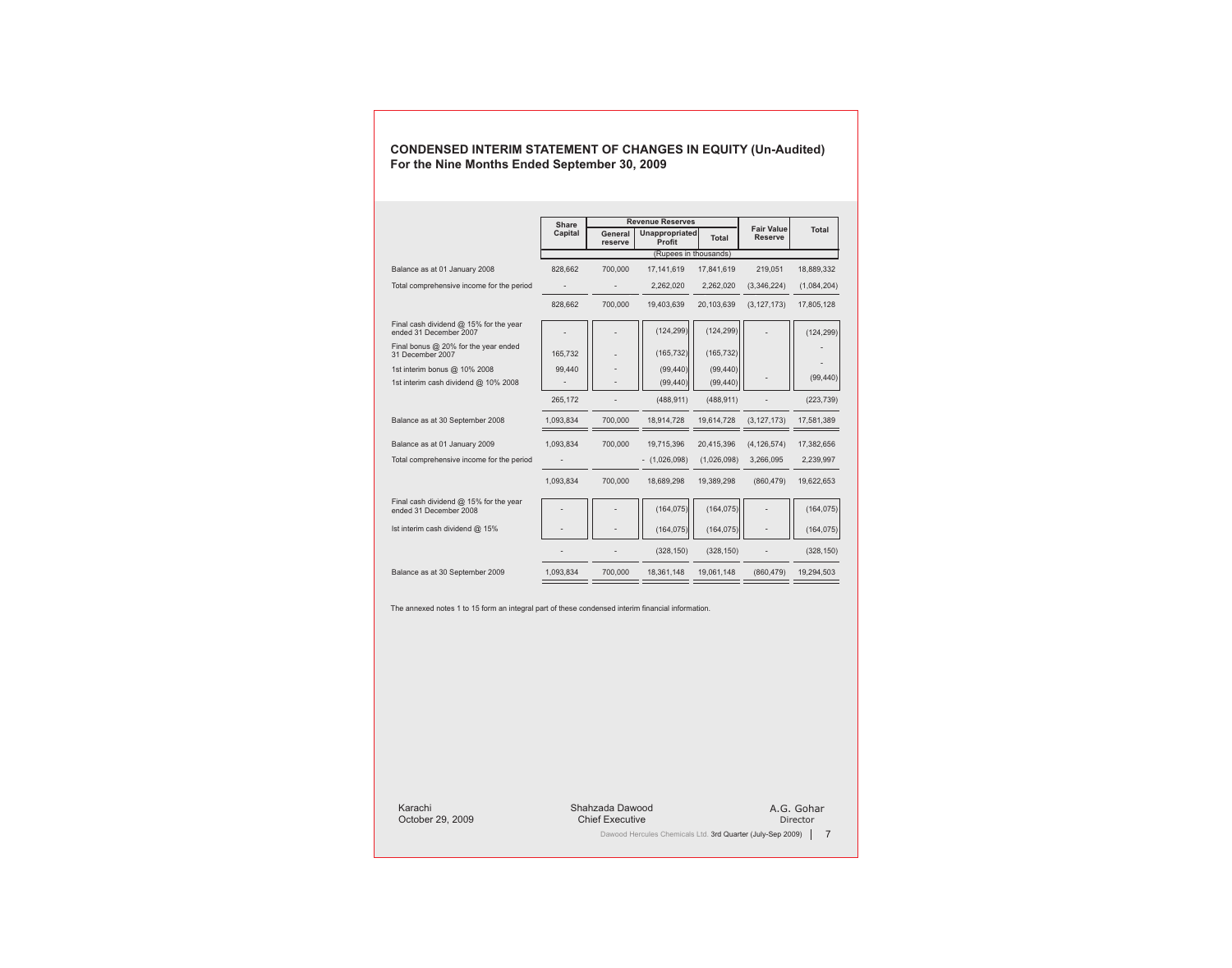# **NOTES TO THE CONDENSED INTERIM FINANCIAL STATEMENTS (UN-AUDITED) For the Nine Months Ended September 30, 2009**

- **1** Dawood Hercules Chemicals Limited (The "Company") is a public limited company. It was incorporated in Pakistan in 1968 under the Companies Act, 1913 (now Companies Ordinance 1984) and is listed on Karachi, Lahore and Islamabad Stock Exchanges. The principal activity of the Company is production, purchase and sale of fertilizer.
- **2** The Condensed interim financial information is being submitted to the shareholders as required by section 245 of the Companies Ordinance, 1984 and is un-audited. This condensed interim financial information is being presented in accordance with the requirements of International accounting Standard " IAS-34 (Interim Financial Reporting)".
- **3** The accounting policies adopted for the preparation of these condensed interim financial information are the same as those applied in the preparation of financial statements for the preceding year ended December 31, 2008.
- **4** The preparation of condensed interim financial information requires management to make judgments, estimates and assumptions that effect the application of accounting policies and the reported amounts of assets and liabilities, income and expenses. Actual results may differ from these estimates. In preparing this condensed interim financial information, the significant judgments made by the management in applying accounting policies and key sources of estimation were the same as those that were applied to the financial statements as at and for the year ended December 31, 2008.

Provision for Workers Profits Participation Fund is based on profits caused by business and trade and excludes other income in accordance with the law, as advised by the legal advisors of the Company.

#### **5 ISSUED, SUBSCRIBED AND PAID UP CAPITAL**

| 30-Sep-09   | 31-Dec-08     |                                | (Un-Audited)<br>30-Sep-09 | (Audited)<br>31-Dec-08 |
|-------------|---------------|--------------------------------|---------------------------|------------------------|
|             | No. of Shares |                                | (Rupees in thousands)     |                        |
|             |               | Ordinary shares of Rs. 10 each |                           |                        |
| 13,900,000  | 13.900.000    | fully paid in cash             | 139.000                   | 139,000                |
|             |               | Ordinary shares of Rs. 10 each |                           |                        |
| 95.483.436  | 95,483,436    | issued as bonus shares         | 954.834                   | 954.834                |
| 109,383,436 | 109,383,436   |                                | 1,093,834                 | 1,093,834              |

#### **6 LONG TERM LOANS**

Participatory redeemable capital represents Islamic Sukuk Certificates issued to banks under musharaka arrangements. The facility carries mark-up at an average six months ask side KIBOR plus 120 bps payable half yearly subject to a minimum of 3.5% per annum and a maximum of 25% per annum.

The Musharaka facility is secured by way of first charge on fixed assets of the Company upto the extent of Rs. 7.72 billion, comprising various machinery of urea and ammonia plants.

| <b>SHORT TERM FINANCING - SECURED</b>             | <b>Note</b> | (Un-Audited)<br>30-Sep-09 | (Audited)<br>31-Dec-08<br>(Rupees in thousands) |
|---------------------------------------------------|-------------|---------------------------|-------------------------------------------------|
| Murabaha finance facility - Meezan Bank Limited   | 7.1         | 800,000                   |                                                 |
| Running finance facility - Habib Bank Limited     | 7.2         | 86.676                    | 70.139                                          |
| Murabaha finance facility - Bank Al-Habib Limited | 7.3         | 1,024,279                 | $\qquad \qquad$                                 |
|                                                   |             | 1,910,955                 | 70,139                                          |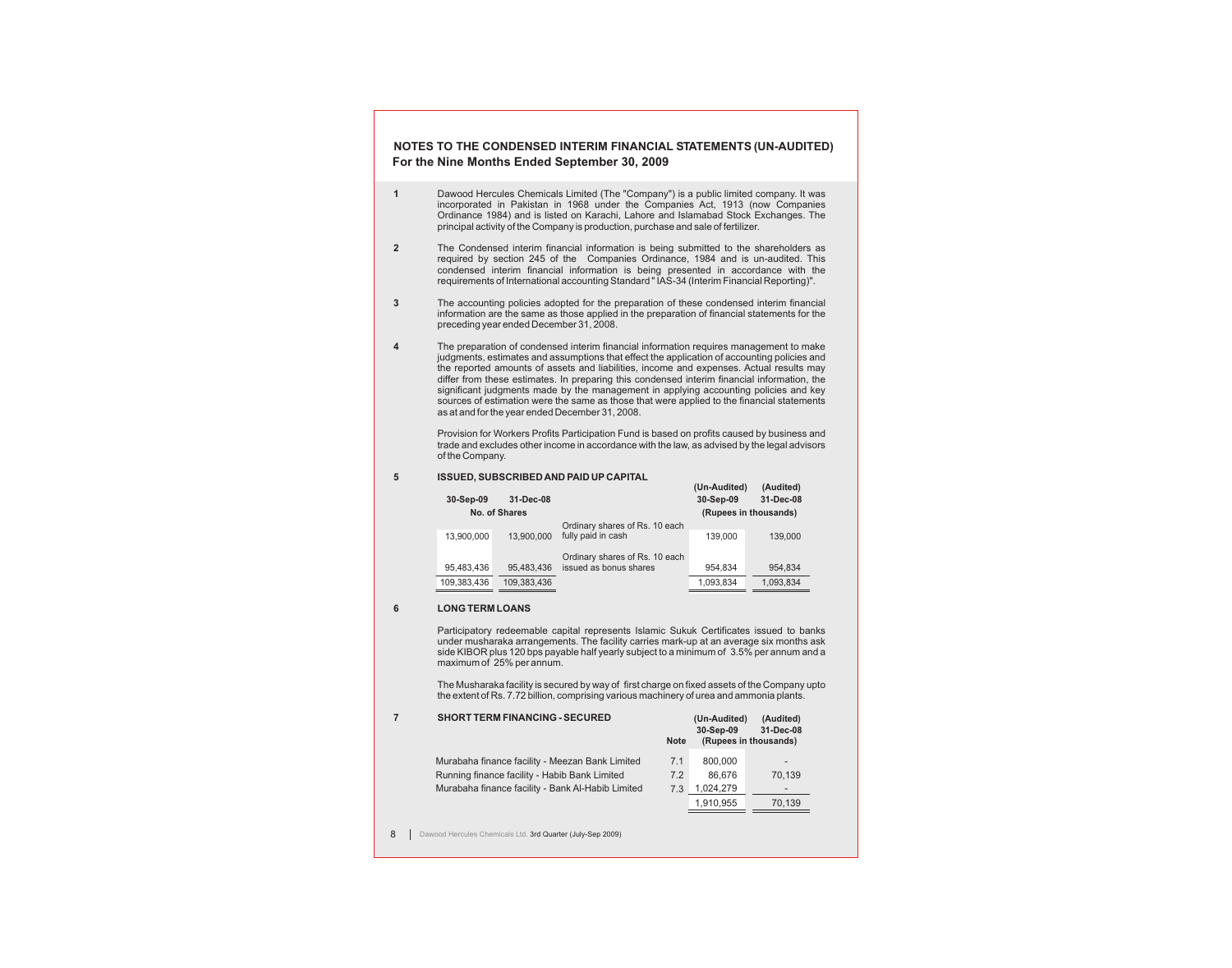### **7.1 Murabaha Finance Facility**

This represents short term Murabaha finance facility availed from Meezan Bank Limited to subscribe to the right issue of Engro Chemical Pakistan Limited. The facility aggregates to Rs.1,000 million and expires on 19 May 2010. The facility carries markup @ 6 months KIBOR plus 40 pbs payable in two equal installments. This facility is secured against pledge of shares held as investment referred to in note 10.

### **7.2 Running Finance Facility**

This represents utilized portion of short term running finance facility available from Habib Bank Limited under markup arrangements and carries markup based on 1 month KIBOR plus 150 bps p.a. The total amount of facility is Rs. 398 million and expires on 31 December 2009 and is secured against pledge of shares held as investment referred to in note 11.

#### **7.3 Murabaha Finance Facility**

This represents short term Murabaha finance facility availed from Bank Al-Habib Limited for import of DAP Fertilizer. The facility carries mark up  $@$  3 months average KIBOR + 50 bps payable in five months. This facility is secured against pledge of shares.

### **8 CONTINGENCIES & COMMITMENT**

There is no material change in contingencies since the last audited published financial statements.

Commitments of the Company as at 30 September 2009 were Rs. 194 million (2008: Rs 120 million) other than capital expenditure.

### **9 PROPERTY, PLANT AND EQUIPMENT**

The following additions/( deletions) to fixed assets have been made during the nine months ended 30 September 2009. **At cost**

|    |                                                                                                                                               |             | <b>Additions</b>          | <b>Deletions</b>        |
|----|-----------------------------------------------------------------------------------------------------------------------------------------------|-------------|---------------------------|-------------------------|
|    | Plant & machinery                                                                                                                             |             |                           | (Rupees in thousands)   |
|    |                                                                                                                                               |             | 51,601                    |                         |
|    | Furniture, fittings and equipments                                                                                                            |             | 5,676                     |                         |
|    | Data processing equipment                                                                                                                     |             | 10,661                    |                         |
|    | Motor vehicles                                                                                                                                |             | 71,014                    | 11,156                  |
|    |                                                                                                                                               |             | 138,952                   | 11,156                  |
| 10 | <b>INVESTMENT IN ASSOCIATE</b>                                                                                                                |             |                           |                         |
|    | <b>ENGRO CHEMICAL PAKISTAN LIMITED (ECPL)</b>                                                                                                 | <b>Note</b> | (Un-audited)<br>30-Sep-09 | (Audited)<br>31-Dec-08  |
|    | 113,620,371 (2008: 81,157,408) ordinary shares<br>of Rs.10 each                                                                               |             |                           | (Rupees in thousands)   |
|    | Carrying value of 81,157,408 (2008: 73,779,462)<br>shares at the beginning of the period<br>Percentage of equity held - 38.13% (2008: 38.13%) | 10.1        | 19,205,628                | 16,610,256              |
|    | Cost of right shares purchased during the period<br>32,462,963 (2008: 7,377,946)                                                              |             | 1,623,148                 | 1,291,140               |
|    | Share of post acquisition profit<br>Less: Dividends received during the period                                                                |             | 710,833<br>(389, 555)     | 1,850,200<br>(545, 968) |
|    | Carrying value of 113,620,371 (2008: 81,157,408)                                                                                              |             |                           |                         |
|    | shares at the end of the period                                                                                                               |             | 21,150,054                | 19,205,628              |
|    | Dawood Hercules Chemicals Ltd. 3rd Quarter (July-Sep 2009)                                                                                    |             |                           | 9                       |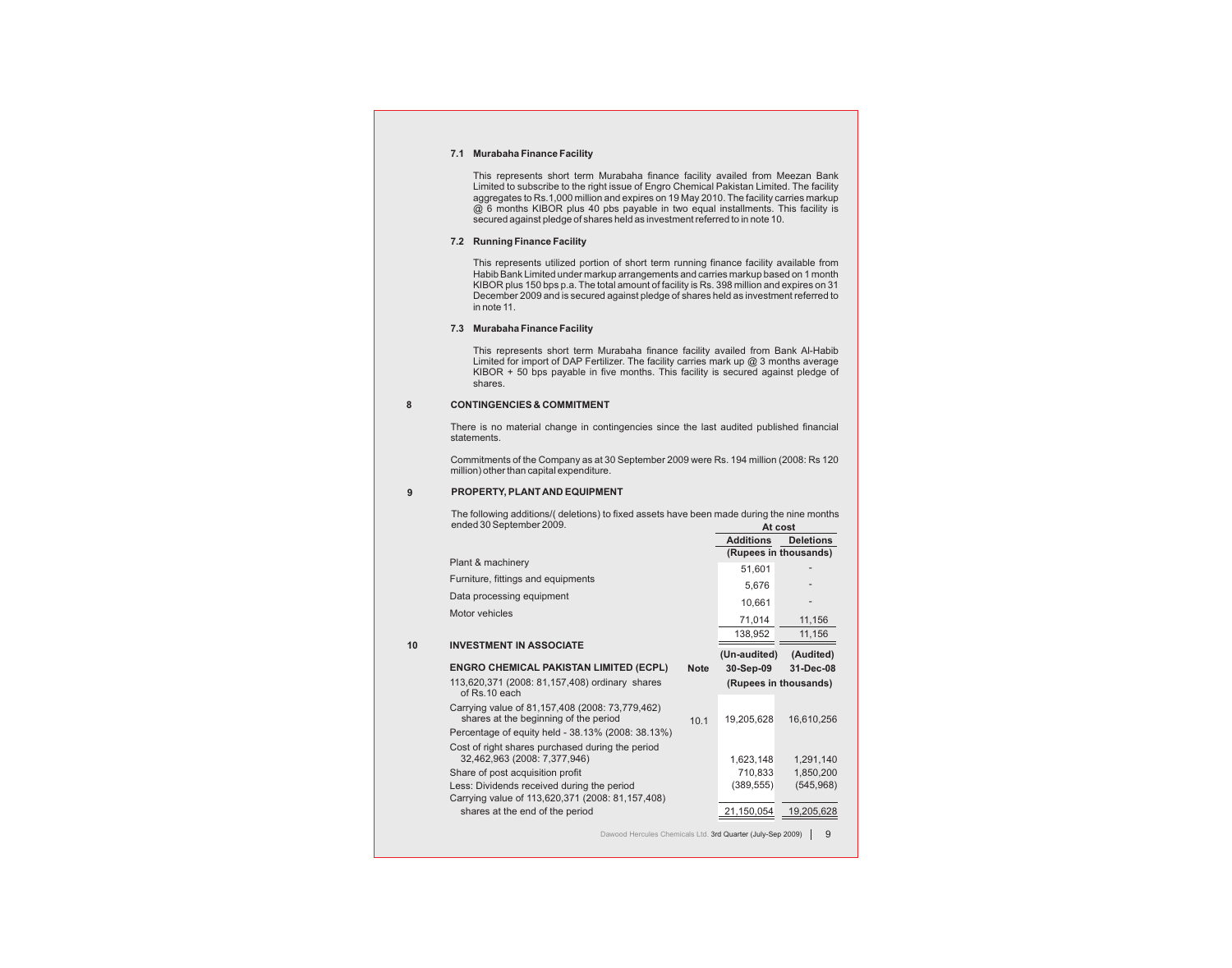|      | <b>SHORT TERM INVESTMENT</b>                                                     |             | (Un-Audited)<br>30-Sep-09 | (Audited)<br>31-Dec-08 |
|------|----------------------------------------------------------------------------------|-------------|---------------------------|------------------------|
|      |                                                                                  | <b>Note</b> |                           | (Rupees in thousands)  |
|      | Available for sale                                                               | 11.1        | 2,835,145                 | 2,173,613              |
|      | Financial assets at fair value through profit and<br>loss account                | 11.2        | 519,262                   | 59,812                 |
|      |                                                                                  |             | 3,354,407                 | 2,233,425              |
| 11.1 | <b>Available for sale</b>                                                        |             |                           |                        |
|      | These comprise of fully paid ordinary shares of<br>the following companies:      |             |                           |                        |
|      | <b>Related parties - quoted</b>                                                  |             |                           |                        |
|      | <b>Sui Northern Gas Pipelines Limited (SNGPL)</b>                                |             |                           |                        |
|      | Cost of 100,442,350 (2008: 108,672,850) ordinary<br>shares of Rs. 10 each        |             | 6,282,067                 | 6,796,835              |
|      | Cost of Nil (2008: 8,230,500) shares disposed<br>during the period               |             |                           | (514, 768)             |
|      | Percentage of equity held 18.29% (2008: 18.29%)                                  |             |                           |                        |
|      | Cost of 100,442,350 share of Rs. 10 each                                         |             | 6,282,067                 | 6,282,067              |
|      | Adjustment arising from measurement at fair value:                               |             |                           |                        |
|      | Impairment loss taken to equity                                                  | 11.3        | (866, 416)                | (4, 126, 574)          |
|      | Impairment loss recognized in profit and loss                                    |             | (2,599,247)               |                        |
|      |                                                                                  |             | (3,465,663)               | (4, 126, 574)          |
|      | Carrying value of 100,442,350 (2008: 100,442,350)<br>shares at the end of period |             | 2,816,404                 | 2,155,493              |
|      | <b>Others - quoted</b>                                                           |             |                           |                        |
|      | <b>Southern Electric Power Company Limited (SEPCO)</b>                           |             |                           |                        |
|      | Cost of 6,270,000 (2008: 6,270,000) ordinary<br>shares of Rs. 10 each            |             | 118,431                   | 118,431                |
|      | Carrying value of 1,839,538 (2008: Nil) shares disposed<br>during the period     |             | (5,316)                   |                        |
|      | Percentage of equity held 3.24% (2008: 4.59%)                                    |             |                           |                        |
|      | Adjustment arising from measurement to fair value                                |             | 5,937                     |                        |
|      | Impairment loss                                                                  |             | (100, 311)                | (100, 311)             |
|      | Carrying value of 4,430,402 (2008: 6,270,000)<br>shares at the end of period     |             | 18,741                    | 18,120                 |
|      |                                                                                  |             | 2,835,145                 | 2,173,613              |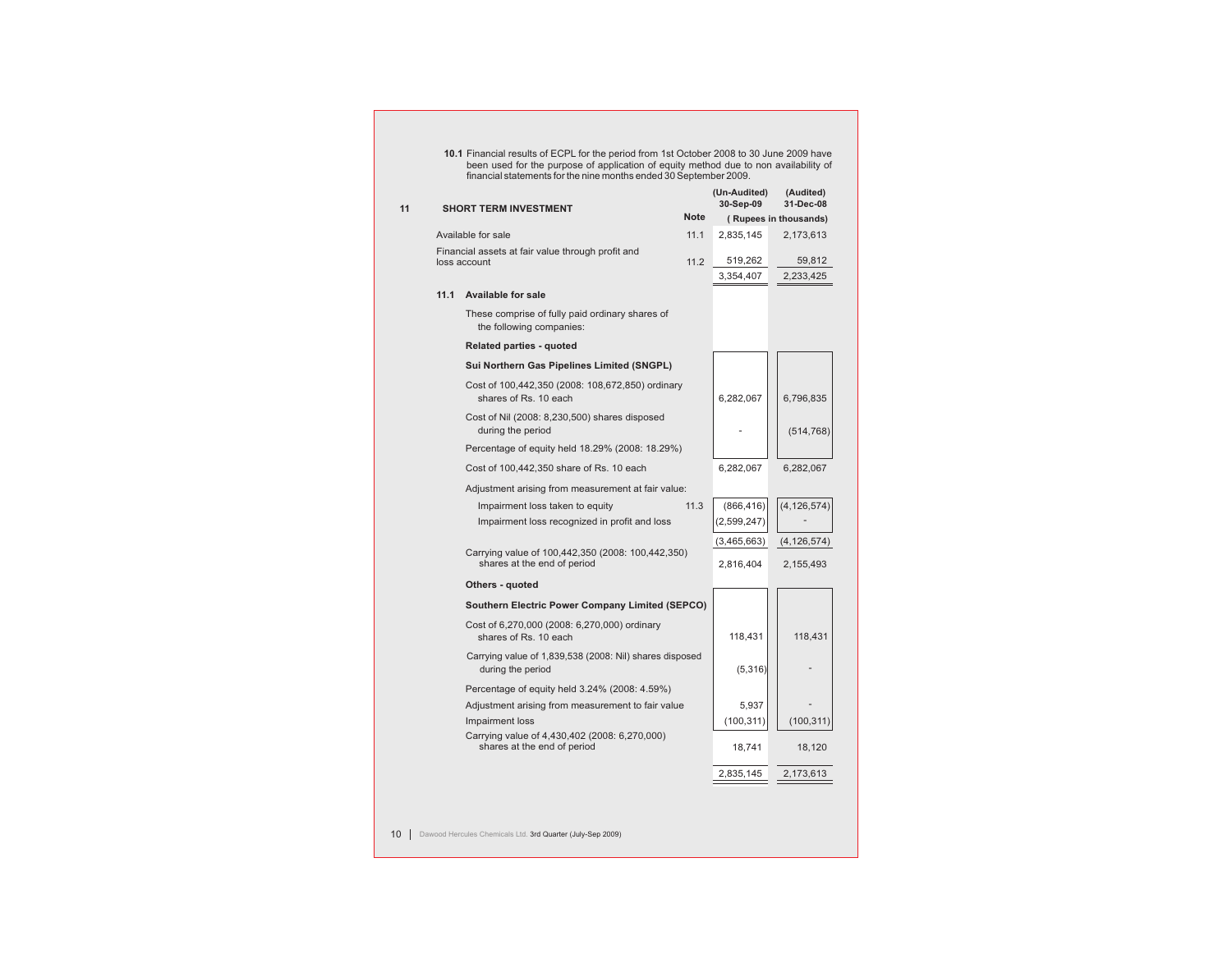| 11.2 | Financial assets at fair value through<br>profit and loss account |                           |                        |  |
|------|-------------------------------------------------------------------|---------------------------|------------------------|--|
|      | Un-quoted                                                         | (Un-Audited)<br>30-Sep-09 | (Audited)<br>31-Dec-08 |  |
|      | KASB - Income Fund                                                |                           | (Rupees in thousands)  |  |
|      | Nil (2008: 640,247) units of Rs. 100 each                         |                           | 63,704                 |  |
|      | Adjustment arising from measurement to fair value                 |                           | (3,892)                |  |
|      |                                                                   |                           | 59,812                 |  |
|      | ABL - Income Fund                                                 |                           |                        |  |
|      | 31,334,926 (2008: Nil) units of Rs. 10 each                       | 303,168                   |                        |  |
|      | Adjustment arising from measurement to fair value                 | 10,636                    |                        |  |
|      |                                                                   | 313,804                   |                        |  |
|      | <b>UBL - Liquidity Plus Fund</b>                                  |                           |                        |  |
|      | 1,042,348 (2008: Nil) units of Rs. 100 each                       | 105,400                   |                        |  |
|      |                                                                   | 105,400                   |                        |  |
|      | Meezan Cash Fund - Growth Units                                   |                           |                        |  |
|      | 1,952,744 (2008: Nil) units of Rs. 50 each                        | 100,000                   |                        |  |
|      | Adjustment arising from measurement to fair value                 | 58                        |                        |  |
|      |                                                                   | 100,058                   |                        |  |
|      |                                                                   | 519,262                   | 59,812                 |  |

**11.3** SECP vide SRO 150(1)/2009 dated 13 February, 2009 has allowed that the impairment loss, if any, recognized as on 31 December 2008 due to valuation of listed equity investments held as "Available for Sale" to quoted market prices of 31 December 2008, may be shown under the equity. The amount taken to equity including any adjustment/effect for price movements in 2009 shall be taken to Profit and Loss account on quarterly basis during the calendar year ending on December 31, 2009.

International Accounting Standard 39 – Financial Instruments: Recognition and Measurement (IAS 39) requires that available for sale equity investments are impaired when there has been a significant or prolonged decline in the fair value below its cost. Such impairment loss should be transferred from equity to Profit and Loss Account.

As reported in the 2008 financial statements, the Company had opted to show the impairment loss on Sui Northern Gas Pipelines Limited shares under equity. Subsequently impairment loss for nine months period ended 30 September 2009 has been recognized in accordance with SRO 150 (1)/2009 dated 13 February 2009 as detailed below: **Rupees in**

|                                                                 | thousand      |
|-----------------------------------------------------------------|---------------|
| Impairment loss recognized in Equity as at 31 December 2008     | (4, 126, 574) |
| Price adjustment during the nine months ended 30 September 2009 | 660,911       |
| Impairment loss as at 30 September 2009                         | (3,465,663)   |
| Impairment loss charged to Profit and Loss Account              | (2,599,247)   |
| Impairment loss recognized in Equity                            | (866, 416)    |